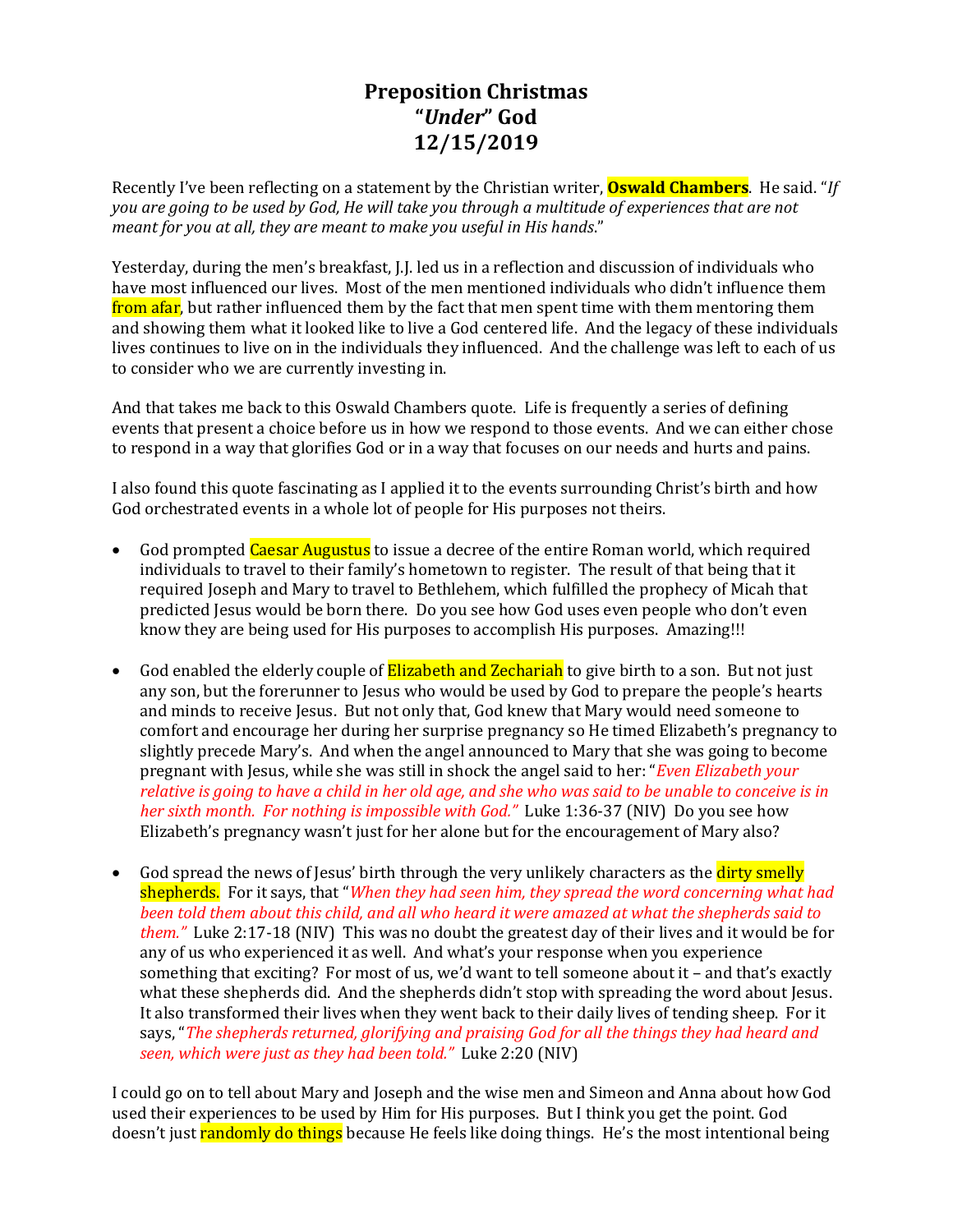who's ever existed. He's always got a plan in mind and **His plan is always to use us for His purposes** and glory.

I think a great approach to this would be Mary's response to the angel's news that she was going to become pregnant with the Messiah. She simply said, "*I am the Lord's servant. May it be to me as you have said..*" (Luke 1:38)

Let's combine the quote from Oswald Chambers and Mary's response as we apply this principle to each of our lives.

*If you are going to be used by God, He will take you through a multitude of experiences that are not meant for you at all, they are meant to make you useful in His hands*."

"*I am the Lord's servant. May it be to me as you have said..*"

- How many of you believe that God has a plan for your life right now?
- How many of you believe that God wants to use your current or past heartaches for His purposes?

Listen to the powerful words of Psalm 126 and consider how they might apply to your life right now.

*"Those who sow with tears will reap with songs of joy. Those who go out weeping, carrying seed to sow, will return with songs of joy, carrying sheaves with them."* Psalms 126:5-6 (NIV) Do you see that in the midst of your heartache, God wants to use your tears for His glory?

- Perhaps He wants to use your troubles to reveal some sins in your life. Or perhaps He wants to open up your eyes to the current status of your heart as you reflect on how you're reacting to the pain and heartache in your life right now. Because, crisis in our lives can tell us an awful lot about our hearts. If you react with anger and resentment and bitterness and retribution then God wants to strip you of that and heal your deep wounds and teach you how to live in His peace in the midst of personal hardship. You see the key is to commit to being a moldable servant in God's hands is to believe and trust God has a purpose and plan for your current struggles. But without looking to God and yielding to His transformative power, you'll likely end up bitter and heading down into a dark place. And as God transforms our hearts in the midst of a crisis, He can use our mess to become our message of His love and grace.
- Do you know what the most often repeated command is in the Bible? "*Fear not*" is repeated over 300 times in the Bible. But we live in a society that is gripped by fear and anxiety. According to the American Institute of Stress,
	- $\circ$  77 percent of the population experiences physical symptoms associated with stress on a regular basis,
	- o 33 percent report living with extreme stress and
	- $\circ$  48 percent say stress has a negative impact on their personal and professional lives. That means that a whole lot of us in this room are feeling the negative impact of stress. And what do we often do when we're feeling stressed? We focus on the cause of it and become even more stressed. Why not instead focus on God and allow the source of our stress to draw us closer to God who can give you a whole different perspective on your stress and strength in the midst of your stress. He can use your stress for His purposes.
- Or maybe you're currently experiencing God's many blessings. I want to challenge you to consider that God's blessing you so that you can be a blessing to others. It's unlikely that God's blessing you so that you can just live in that richness. He wants to use your blessings to demonstrate God's kindness and goodness to others.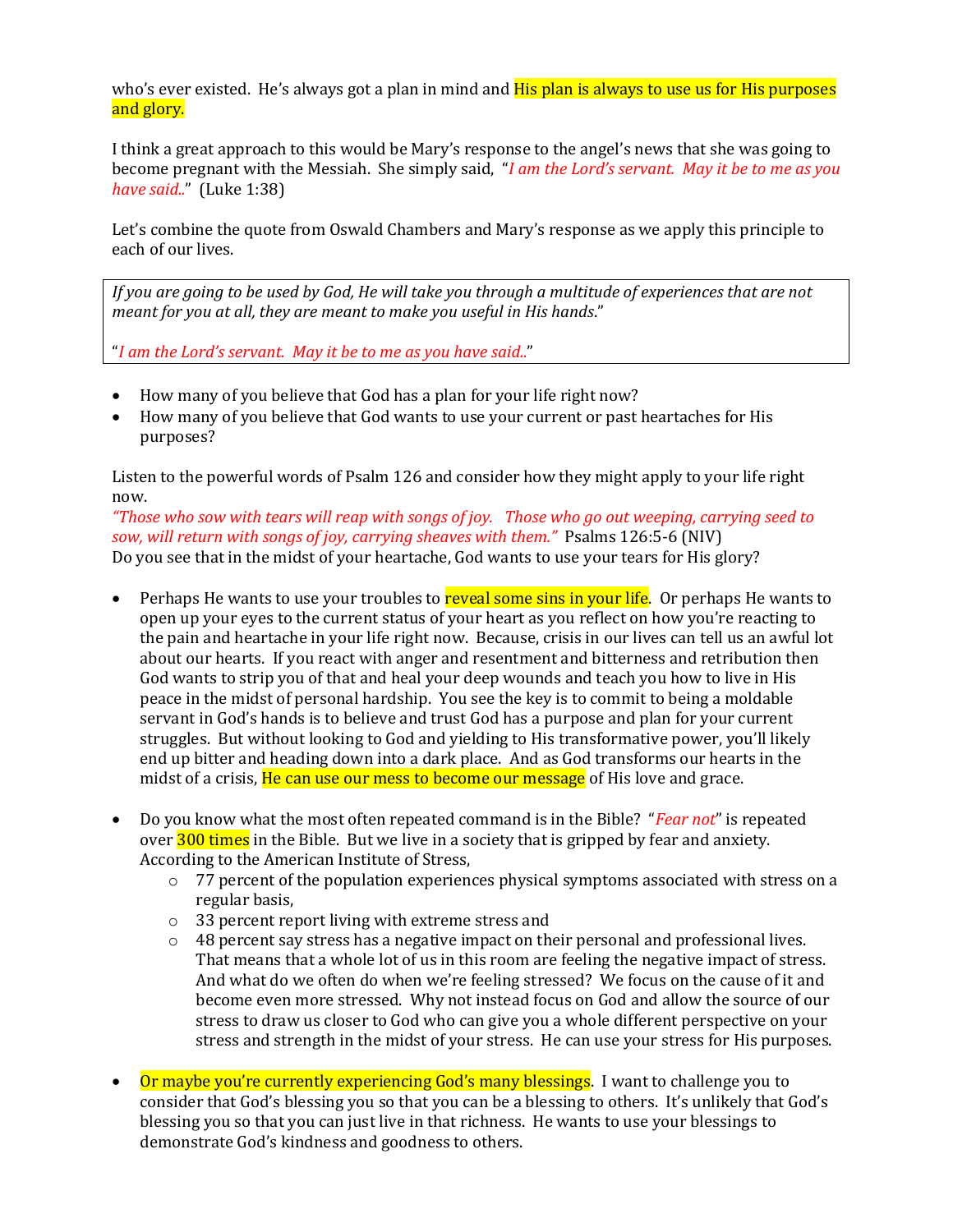**1 John 3:17-20 (NIV)** *If anyone has material possessions and sees a brother or sister in need but has no pity on them, how can the love of God be in that person? Dear children, let us not love with words or speech but with actions and in truth.*

*This is how we know that we belong to the truth and how we set our hearts at rest in his presence: If our hearts condemn us, we know that God is greater than our hearts, and he knows everything*.

This is saying that if you've been blessed by God and yet there is an underlying dissatisfaction residing in your heart, it might be time to ask God, "*is there something you're wanting me to do with these blessings that I'm not understanding?*" Because God has a plan for blessing you – beyond just you. He blesses us so that we can show the love and generosity of God to others. How are you going to do that this time of the year? And it doesn't have to require a lot of money. Perhaps it's sending a card to someone to express how they've blessed your life or how you see God in and through them. What a huge blessing that could be to someone.

It continues to seem odd to me that while celebrating Christ's birth we spend huge amounts of money on buying gifts for other people and ignore Christ. I would encourage you to consider giving the **gift of being a servant to Jesus** this year by being His servant and proclaiming the goodness and generosity of love in allowing Him to speak His love into and through you.

So, our preposition this morning is "*under*". As you focus on the birth of Jesus, put yourself "under" the care and love and purposes of God. And believe God has a divine and effective purpose for your life situation right now. He wants to use your situation, whatever it might be, for the display of His glory to those around you.